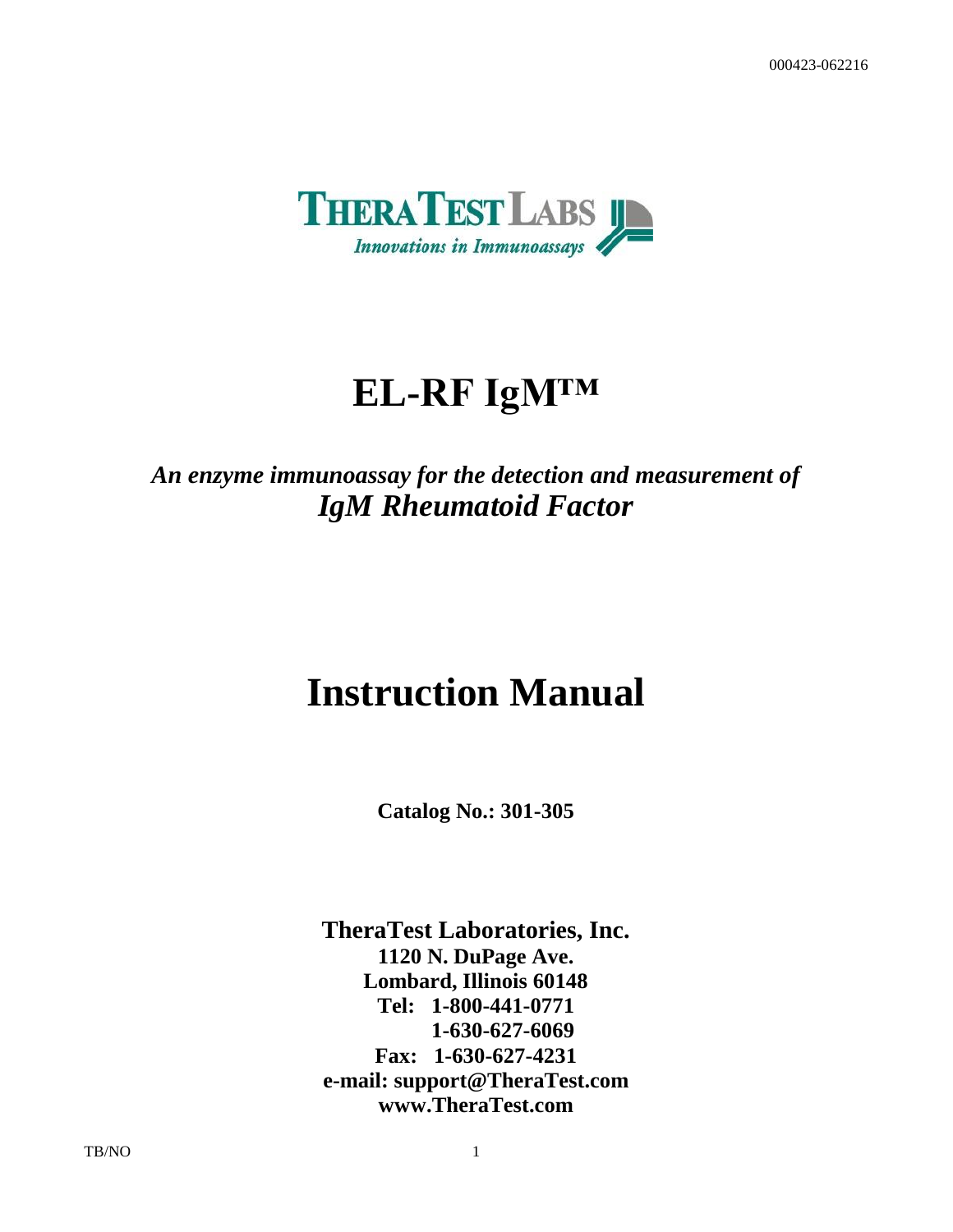## **TABLE OF CONTENTS**

|                              | Page |
|------------------------------|------|
|                              |      |
|                              |      |
|                              |      |
|                              |      |
|                              |      |
|                              |      |
|                              |      |
|                              |      |
|                              |      |
|                              |      |
|                              |      |
|                              |      |
|                              |      |
| ABBREVIATED TEST PROCEDURE14 |      |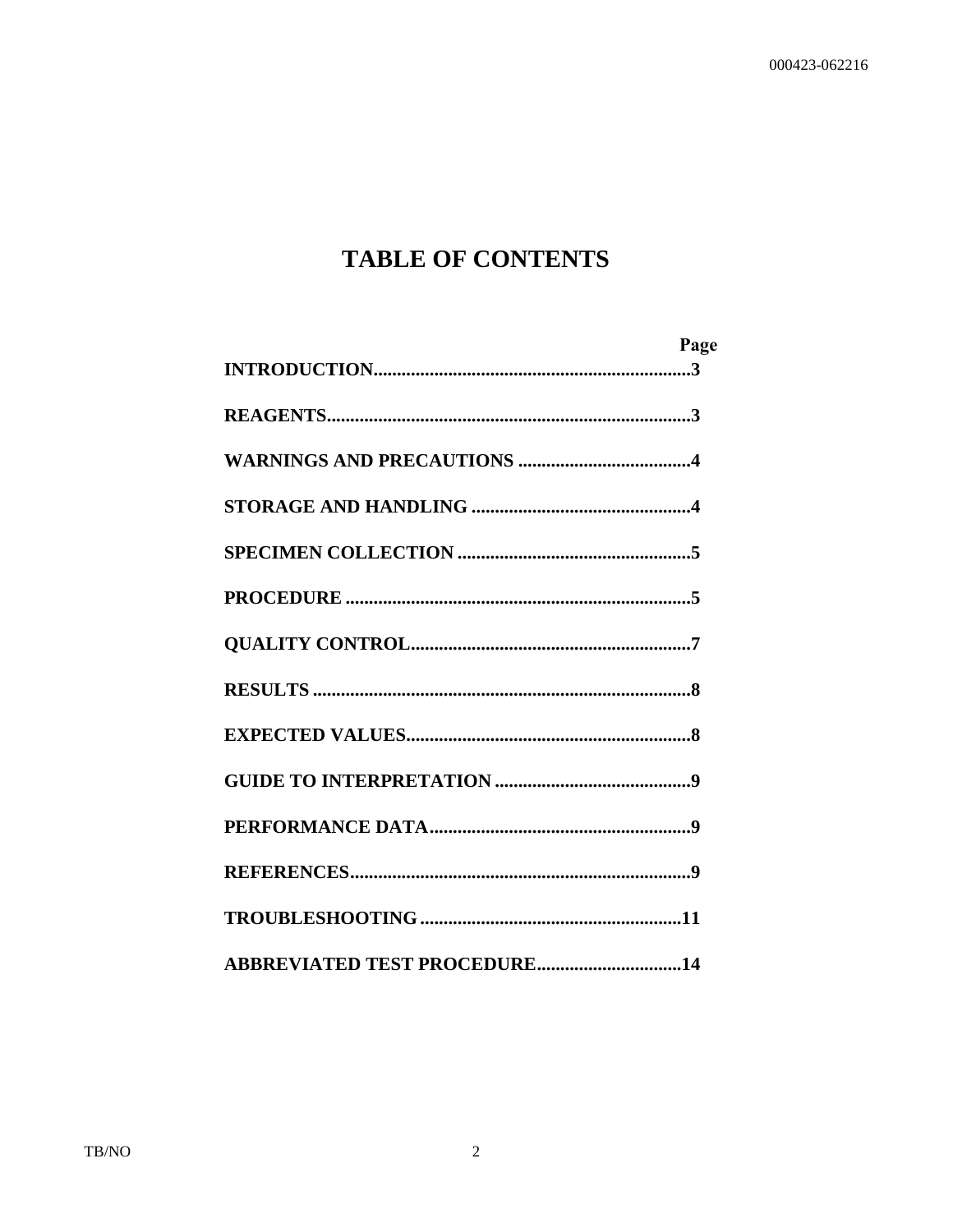#### **INTRODUCTION Name:** TheraTest **EL-RF-IgM™**

**Intended Use**



The TheraTest EL-RF-IgM kit is an *in vitro*  diagnostic test kit that measures rheumatoid factor of the IgM class (RF-IgM) in human serum and is intended as an aid to the diagnosis of Rheumatoid Arthritis (RA).

#### **Summary and Explanation Of Test**

RF describes antibodies that are directed toantigenic determinants present on human and animal IgG.

RF-IgM activity is detected by latex agglutination, nephelometry, radioimmunoassay (RIA) or enzyme linked immunosorbent assay (ELISA); ELISA and RIA have been proposed as the best techniques to measure RF-IgM activity.<sup>1-5</sup>

Although primarily associated with RA, RF-IgM activity also has been identified in sera of patients with other rheumatic disorders (e.g., Sjögren's syndrome, systemic lupus erythematosus), with nonrheumatic infectious and inflammatory diseases (e.g., sarcoidosis and subacute bacterial endocarditis) and with aging. RA is a common disease that has a prevalence of approximately 1%. Consequently, the diagnostic specificity (20%) and predictive value  $(10\%)$  of an RF-IgM test for RA are relatively low.<sup>6</sup> When all three RF isotypes (RF-IgM, RF-IgG, & RF-IgA) are elevated, as may be detected with an RF/3 test kit, the specificity and predictive value for RA improve substantially.<sup>7</sup>

#### **Method Description**

The TheraTest EL-RF-IgM test system is a solid phase enzyme linked immunosorbent assay designed to measure serum RF-IgM activity. Half the microwells of the polystyrene plate have been coated with rabbit IgG and half serve as control microwells (i.e., lack antigen). The microwells are incubated with Calibrator, Controls, and Patient Specimens. During the incubation, the RF-IgM present in the test sample binds to the immobilized rabbit IgG. After incubation, unbound antibody is removed by aspiration and washing. To measure bound RF-IgM, rabbit anti-human IgM ( $Fc5\mu$  specific) labeled with horseradish peroxidase (HRP) is added to the wells; the plate is then incubataed with the Conjugate and subsequently washed to remove unbound Conjugate. A specific substrate is added and the presence of RF-IgM is detected by a color change that is measured with an ELISA reader. The net absorbance value for the sample is calculated by subtracting the absorbance value for the Control microwell (i.e., a

Specimen Blank) from the absorbance value for the antigen-coated microwell. A Conversion Factor (**CF**) then is used to calculate RF-IgM activity (I.U./mL) from the net absorbance value of the sample.

#### **REAGENTS**

**EL-RF-IgM™ Kit** (Cat. No. 301-305), sufficient for 240 EL-RF-IgM tests.

Upon receipt, store reagents at  $2^{\circ}$  -  $8^{\circ}$ C. Do not freeze. Allow all reagents to equilibrate to room temperature  $(18^{\circ} - 25^{\circ}C)$  prior to use. Return all reagents to refrigeration ( $2^{\circ}$  -  $8^{\circ}$ C) immediately after use.

#### **Kit Components**

#### **1. EL-RF Microwell Plate (Fig. 1)**

Half the microwells are coated with rabbit IgG and the other half are saturated with blocking protein (i.e., the wells for Specimen Blanks). A sufficient number of antigen-coated microwells are available to perform 240 EL-RF-IgM tests.

**2. Wash Buffer (10X):** 10X concentrated buffer with Tween 20. The 1X solution is also used as a Specimen Diluent.



#### Distribution of antigen-coated and control Fig 1. microwells for EL-RF 96 microwell plate

**3. Anti-IgM Enzyme Conjugate-Rb:** Rabbit antihuman IgM ( $Fc5\mu$  specific) coupled with HRP (blue solution).

**4. Chromogen:** a ready to use solution, containing both the peroxide substrate of Horseradish Peroxidase (HRP) and tetramethylbenzidine as chromogenic indicator.

**5. Stop Reagent:** 2M phosphoric acid.

**6. RF-IgM Calibrator:\*** Human serum containing RF-IgM in buffer with preservative.

**7 RF-IgM Positive Control:\*** Human serum containing RF-IgM in buffer with preservative.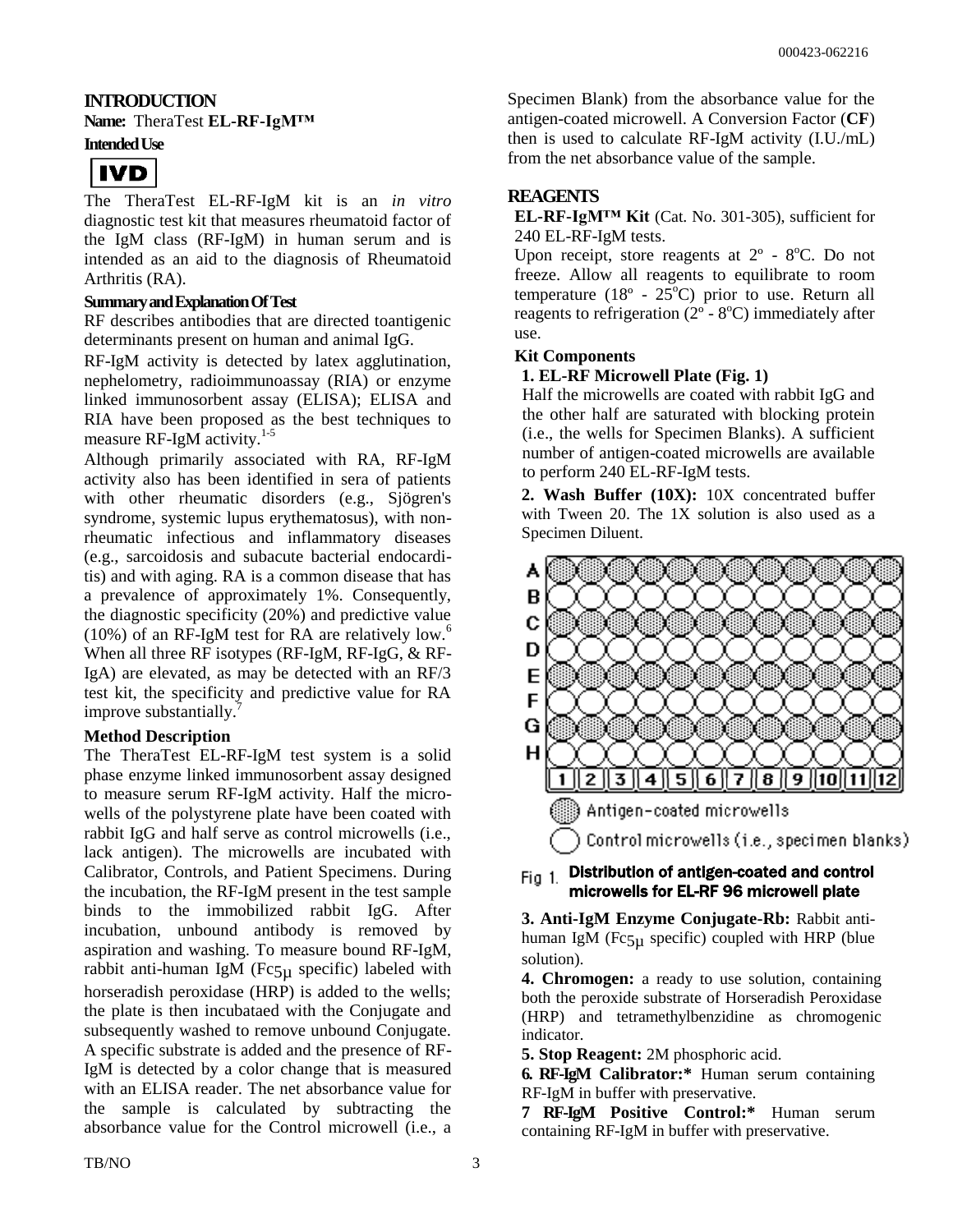**8. Negative Control:\*** Human serum with preservative.

**9. Sponge:** A sponge to absorb any spills.

\*Reagents containing sodium azide.

\_\_\_\_\_\_\_\_\_\_\_\_\_\_\_\_\_\_\_\_\_\_\_\_\_\_\_\_\_\_\_\_\_\_\_\_\_\_\_\_\_\_\_\_\_

#### **WARNINGS AND PRECAUTIONS**

FOR IN VITRO DIAGNOSTIC USE ONLY



#### **Reagents Containing Human Source Material**

CAUTION: Controls and Calibrator contain Human Serum. Treat as potentially infectious.

The materials used to prepare the Calibrator and Controls were derived from human blood. When tested by FDA-cleared methods for the presence of antibody to HIV (Human Immunodeficiency Virus) and Hepatitis B Surface antigen (HBsAg), the materials were nonreactive. Inasmuch as no test method can offer complete assurance that HIV, hepatitis virus or other infectious agents are absent, these materials and all patient specimens should be handled as though capable of transmitting infectious diseases. Human material should be handled in accordance with good laboratory practice and with appropriate precautions as described in the Centers for Disease Control and Prevention/National Institutes of Health Manual, "Biosafety in Microbiological and Biomedical Laboratories",  $4<sup>th</sup>$ edition, 1999. HHS Publication (NIH and CDC). Web site: http://bmbl.od.nih.gov/

#### **Stop Reagent (2M Phosphoric Acid)**

May cause severe burns upon contact with skin. Do not get in eyes, on skin, or on clothing. Do not ingest or inhale fumes. On contact, flush with copious amounts of water for at least 15 minutes.

#### **Hazardous Substance Risk and Safety Phrases**

- R34 Causes burns.
- S26 In case of contact with eyes, rinse immediately with plenty of water and seek medical advice.
- $S36/37/39$  Wear suitable protective clothing, gloves and eye/face protection.
- S45 In case of accident or if you feel unwell, seek medical advice immediately (show label where possible).

#### **Chromogen (**Categorized as an **Irritant)**

This product contains 3,3', 5,5'-tetramethylbenzidine  $(≤0.05%)$ , a peroxidase cosubstrate which has shown neither mutagenic effects nor carcinogenic effects in laboratory experiments.<sup>8</sup>

#### **Hazardous Substance Risk and Safety Phrases**

- R36/37/38 Irritating to eyes, respiratory system, and skin. S26 – In case of contact with eyes, rinse immediately with plenty of water and seek medical advice.
- S36 Wear suitable protective clothing.

#### **Reagents Containing Sodium Azide**

Calibrators and Controls contain sodium azide which can react with lead and copper plumbing to form highly explosive metal azides. On disposal, flush drain with large quantities of water to prevent azide build-up.

#### **Hazardous Substance Risk & Safety Phrases:**

R22 - Harmful if swallowed.

- R36/37/38 Irritating to eyes, respiratory system, and skin. Avoid inhalation and direct contact.
- S26 In case of contact with eyes, rinse immediately with plenty of water and seek medical advice.
- S28 After contact with skin, wash immediately with plenty of water.
- S36/37/39 Wear suitable protective clothing, gloves and eye/face protection
- S46 If swallowed, seek medical advice immediately and show this container label.

#### **General Precautions and Information**

- **1.** Do not use components after expiration date.
- *2.* Wash Buffer (10X), Chromogen, and Stop Reagent are interchangeable among the EL-RF-IgM™ kits. *All other reagents are kit and lot specific and therefore not interchangeable.*
- **3.** Use gloves while handling specimens and kit reagents; wash hands thoroughly after completion of tests.
- **4.** Do not pipette by mouth.
- **5.** When using the kit, work in a well-ventilated area.
- **6.** Do not eat, drink, or smoke in work areas.
- **7.** Avoid microbial contamination of reagents. If solutions become turbid, they should not be used.
- **8.** Avoid exposure of reagents to excessive heat or light during storage.
- **9.** Do not allow Chromogen to come in contact with metals or oxidizing agents.
- **10.** Use disposable glassware and plasticware or wash all labware thoroughly according to standard laboratory practice.
- **11.** Check for any crystals in the Wash Buffer (10X) prior to use; redissolve at  $\sim 37^{\circ}$ C if necessary.

#### **STORAGE AND HANDLING**

- 1. Store all reagents at  $2^\circ$   $8^\circ$ C when received. Do not freeze reagents.
- 2. All reagents are warmed to room temperature (18° 25°C) for 30 min prior to use.
- 3. Avoid subjecting reagents to direct sunlight or heat.
- 4. All reagents, except the 1X Wash Buffer, must be prepared immediately prior to use and discarded afterward. The diluted Wash Buffer (1X), when stored at  $2^{\circ}$  -  $8^{\circ}$ C, is stable for 8 weeks.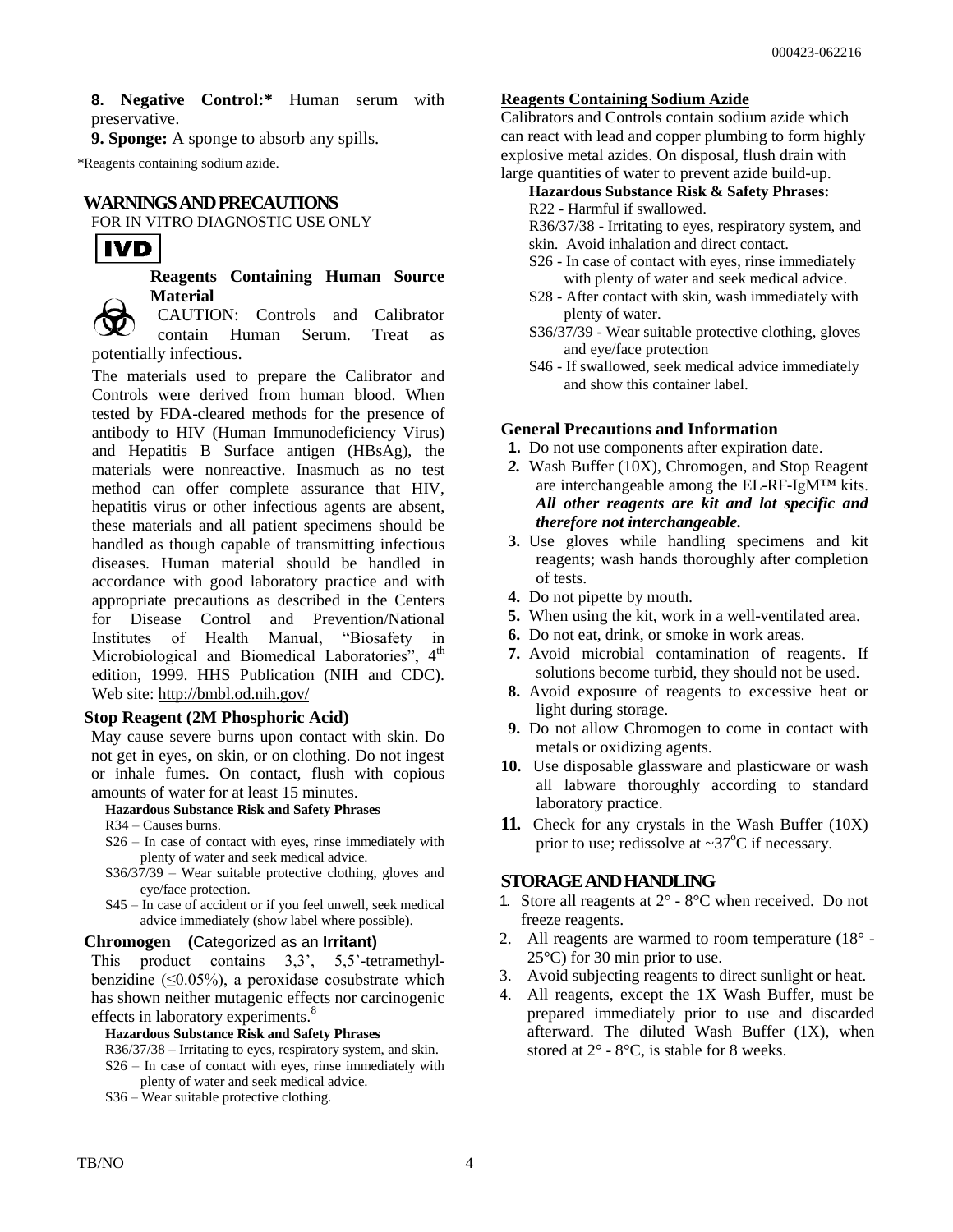#### **SPECIMEN COLLECTION**

A whole blood specimen should be obtained (in a red top tube) using accepted medical techniques to avoid hemolysis. The blood should be allowed to clot and the serum separated by centrifugation. Unseparated blood can be stored at 18º - 25°C for 24 hours before the separation of serum. The test serum should be clear and non-hemolyzed. Serum samples may be stored at 2º - 8°C for up to 14 days prior to testing. If testing cannot be completed within 14 days of collection, the separated serum must be stored frozen at  $-20^{\circ}$ C. Allow serum to equilibrate to room temperature ( $18^{\circ}$  -  $25^{\circ}$ C) prior to testing. Do not use serum that has been thawed more than once or that has been heat inactivated. DO NOT FREEZE unseparated blood. If the diagnosis of cryoglobulinemia is considered, a false negative test is minimized by clotting the blood at 37°C followed by immediate testing of the isolated serum.

#### **PROCEDURE**

Before starting the assay, read the product insert carefully. Instructions should be followed exactly as they appear in this kit insert to ensure valid results.

#### **A. Materials Provided**

**(sufficient for 240 RF-IgM tests)**

|    | Item                         | Quantity          |
|----|------------------------------|-------------------|
|    | EL-RF 96 Microwell Plates    |                   |
| 2) | Wash Buffer (10X)            | $2 \times 100$ mL |
| 3) | Anti-IgM Enzyme Conjugate-Rb | $2 \times 30$ mL  |
| 4) | Chromogen                    | $2 \times 27$ mL  |
| 5) | <b>Stop Reagent</b>          | $2 \times 27$ mL  |
| 6) | RF-IgM Calibrator            | $0.35$ mL         |
| 7) | RF-IgM Positive Control      | $0.35$ mL         |
|    | <b>Negative Control</b>      | $0.35$ mL         |

#### **B. Materials Required but not Provided**

- 96-place rack with 1.2-mL minitubes (cluster tubes)
- Strips of caps to fit 1.2-mL minitubes
- Precision micropipettors that deliver 5  $\mu$ L, 100  $\mu$ L, and 1000  $\mu$ L ( $\pm$ 5%).
- Multichannel (8/12) pipettor that delivers 100  $\mu$ L and  $200 \mu L$
- Disposable plastic pipette tips
- Deionized water (resistivity >1 MOhm) or purified water for irrigation, USP
- Clean wash bottle
- Interval Timer  $(0 60 \text{ minutes})$
- Multichannel pipette reagent reservoirs
- Single or dual wavelength ELISA reader (with 450 nm) filter) for 96-well microtiter plates
- Optional: Multichannel repeat pipettor  $(50-200 \mu L)$
- Absorbent paper towels

#### **C. Reagent Preparation for Assay**

- **1. Wash Buffer**: The 10X Wash Buffer (containing Tween 20) is diluted 1:10 prior to use (e.g., 100 mL of Wash Buffer (10X) is used to prepare 1000 mL of 1X Wash Buffer). When stored at 2° - 8°C, the 1X Wash Buffer is stable for 8 weeks. *Note: Check for crystals in the 10X Wash Buffer before its dilution; dissolve any crystals prior to making the dilution. The 1X Wash Buffer is used as Specimen Diluent and to wash microwells***.**
- **2. Chromogen**: Disposable glassware or plasticware should be used to handle the Chromogen. Alternatively, all labware employed must be washed thoroughly according to standard laboratory practice. The Chromogen should be pipetted into the multichannel pipette reagent reservoir (an excess of 10% of the necessary amount should be measured) no sooner than 5 minutes prior to use. Discard any dispensed but unused Chromogen after completion of the test procedure. Do not pour excess Chromogen back into the stock bottle.
- **3. Calibrator, Positive Control, and Negative Control:** All samples (Calibrator, Positive Control, Negative Control, and Patient Specimens,) must be diluted 1:200 prior to use. An example is shown in **Fig. 2c**. Set up the minitube rack as shown and place minitubes in columns in alternate rows. Begin with Calibrator (Cal), Positive Control (PC) and Negative Control (NC) followed by the Patient Specimens. Write on each tube with a waterproof marker: IgM Cal, IgM PC, NC, S1, S2, S3, ...Sn. Pipette 995 µL (or 1 mL) of 1X Wash Buffer into all the marked minitubes, then pipette 5 µL of the appropriate sample into its designated minitube. Cover all minitubes with caps. Place the inverted lid of the tube rack on top of the capped tubes, apply pressure with both hands, and turn upside down ~10 times to uniformly mix the samples. Observe movement of the air bubble to ensure proper mixing.

#### **D. Assay Procedure**

- 1. Bring all reagents to room temperature (18° 25°C) for 30 minutes prior to use.
- 2. Configure the strips of microwells as shown in **Fig. 2a** and number the strips on the *rough* tab. To ensure that the strips do not detach from the frame, you may attach some masking tape firmly to the bottom of the plate. Check by inverting and tapping the plate to ensure that the strips are seated securely. The masking tape is removed before adding substrate or before reading OD.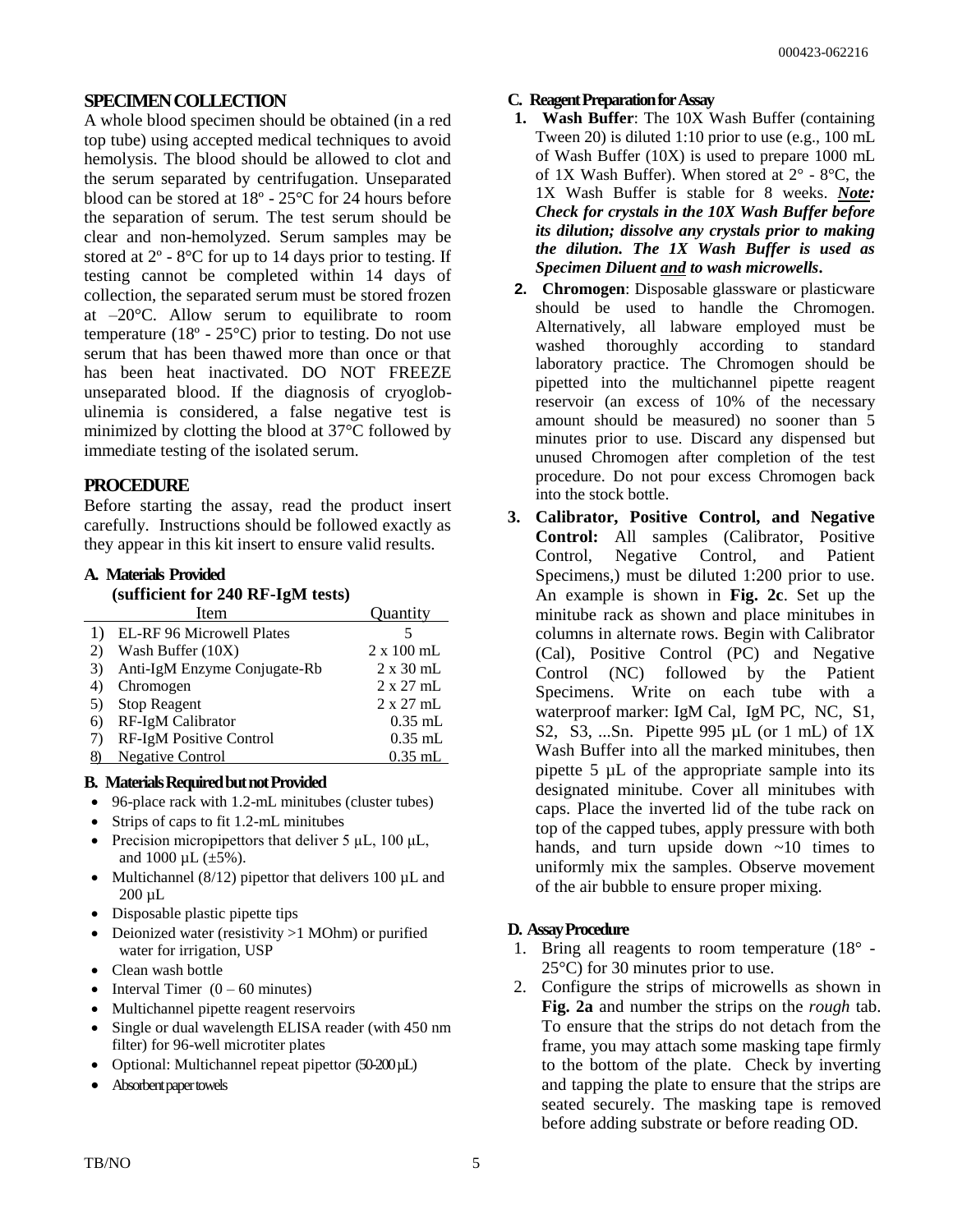- 3. Place four 200 µL pipette tips alternately on a multichannel pipettor (minimum 8 channels, see Fig. 2b). This arrangement will facilitate simultaneous transfer of samples from the minitubes to each column of microwells. Load the pipettor (with 100 μL of sample from the minitubes, each of 4 channels) and transfer these volumes into the microwells of rows A, C, E, and G  $(100 \mu L/well)$ . Using the same tips, pipette 100 µL/well into the microwells of rows B, D, F and H (see **Fig. 2a**). Eject the tips and repeat the same operation for each column of microwells. All samples should be pipetted within 5 minutes.
- 4. Incubate the plate for 30 35 minutes at room temperature (18 $\degree$  - 25 $\degree$ C).
- 5. For manual washing,, aspirate the microwells and wash the plate 3 times by:
	- a. Pipetting 200-400 µL of 1X Wash Buffer into each well.
	- b. Aspirating the fluid from each microwell or "flicking" the plate over a sink. After the final wash, invert and vigorously blot plate on absorbent paper.

(For automatic washing of the plate, follow the instructions provided by the manufacturer, but follow the final wash with manual blotting of the plate on absorbent paper.)

- 6. With use of a multichannel pipettor, add  $100 \mu L$ of anti-IgM Enzyme Conjugate-Rb (blue) into all microwells and incubate for 30 - 35 minutes at room temperature (18° - 25°C).
- 7. Remove Enzyme Conjugate from all wells and wash plate 3 times as described in Step 5. After the final wash, blot plate thoroughly.
- 8. If masking tape is used, remove it.
- 9. Pipette 100 µL of Chromogen into all microwells.
- 10. Incubate the plate for 15  $(\pm 1)$  minutes at room temperature (18° - 25°C). Microwells with Calibrator, Positive Control, and positive Patient Specimens will turn blue.
- 11. Pipette 100 µL of Stop Reagent into all microwells and mix by gently tapping the plate.
- 12. Microwells containing the Calibrator, Positive Control, and positive Patient Specimens change from blue to yellow.
- 13. Firmly seat the microtiter plate in the reader and read the absorbance of each microwell at 450

14. nm. Absorbance values should be measured within 30 minutes of completing the assay. If a dual wavelength ELISA reader is used, set the test wavelength at 450 nm and the reference at 620-690 nm. Follow the instructions provided with your instrument.

#### **E. Procedural Notes**

- **Handling of microwells**: Promptly replace unused microwells in the metallized pouch with desiccant and reseal. To avoid false positive readings, the bottom of the microwells should be kept clean at all times.
- To ensure that the microwells do not detach from the frame during washing, you may affix some masking tape firmly to the bottom of the plate. Remove this tape prior to reading the plate. To avoid false positive readings, ensure that the bottom of the microwell plate is clean.
- **Crystallization of Reagents:** The 10X Wash Buffer may crystallize at 2° - 8°C. To dissolve the crystals, warm the bottle at 37°C until crystals have dissolved. *Failure to dissolve crystals before use of the 10X Wash Buffer will lead to erroneous results*.
- **Washing**: Each row of wells may be washed manually using a multichannel pipettor or a multichannel repeat pipettor. To remove the fluid from the plates, the wells should be aspirated or the plates should be "flicked" over a sink. Alternatively, a commercial semiautomated washing system may be used following the instructions provided by the manufacturer. When using either washing technique, blotting the wells on absorbent paper after the final wash is required.

#### **NOTE: Insufficient washing produces inaccurate test results.**

 **Pipetting**: To avoid cross-contamination and sample carryover, Calibrator, Positive Control, Negative Control, and Patient Specimens MUST be pipetted using separate pipette tips. A multichannel pipettor may be used to pipette Enzyme Conjugate, Wash Buffer, Chromogen, and Stop Reagent.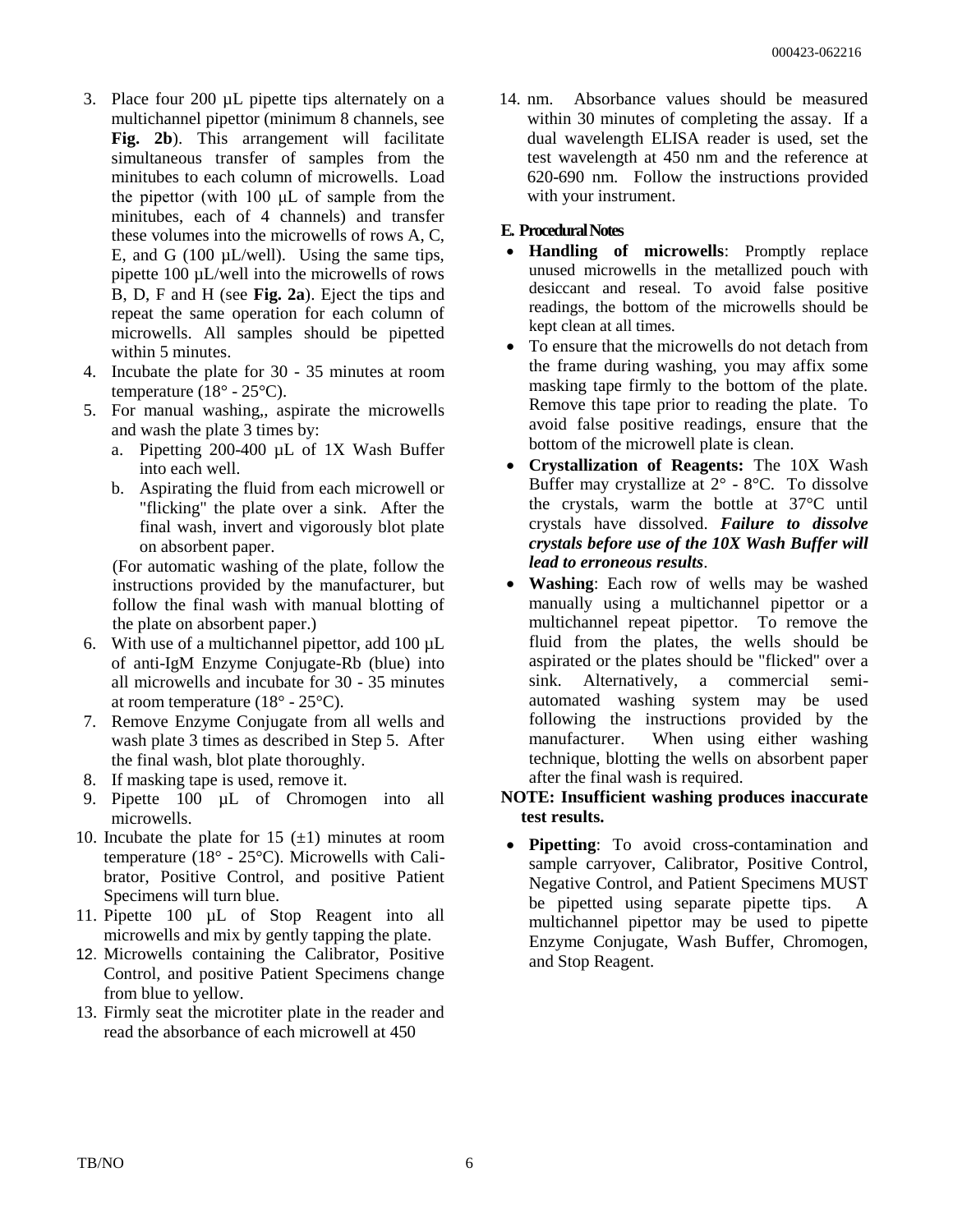

**Fig 2.** Arrangement of minitubes and EL-RF 96 microwell plate for EL-RF-IgM Assay. **(a)** Section of EL-RF 96 microwell plate; **(b)** Multichannel pipettor for transferring 100 µL aliquots; **(c)** Minitube rack containing 1.2-mL minitubes filled with diluted Calibrator, Positive Control, Negative Control, and Specimens.

#### **QUALITY CONTROL**

- **1. Specimen Blank:** For a Specimen Blank, the absorbance value should be less than 0.3. If the absorbance value for multiple Specimen Blanks exceeds this limit, it indicates that an excess of Enzyme Conjugate was added to the wells. If repeated testing demonstrates that the absorbance value for a particular Specimen Blank is elevated, the test should be repeated at a higher serum dilution (e.g., 1:400 or 1:800) until the Blank value falls below 0.3.
- **2.** Elevated values for Specimen Blanks may be caused by hypergammaglobulinemia. If the Specimen Blank value is still high after repetition of the test with the extra dilution of the Specimen, contact the manufacturer.
- 3. **Calibrator:** The Calibrator should have a net absorbance value that is within the range shown on the Data Sheet. The TheraTest RF-IgM Unit (I.U.) is traceable to the World Health Organization Reference Preparation for Rheumatoid Factor.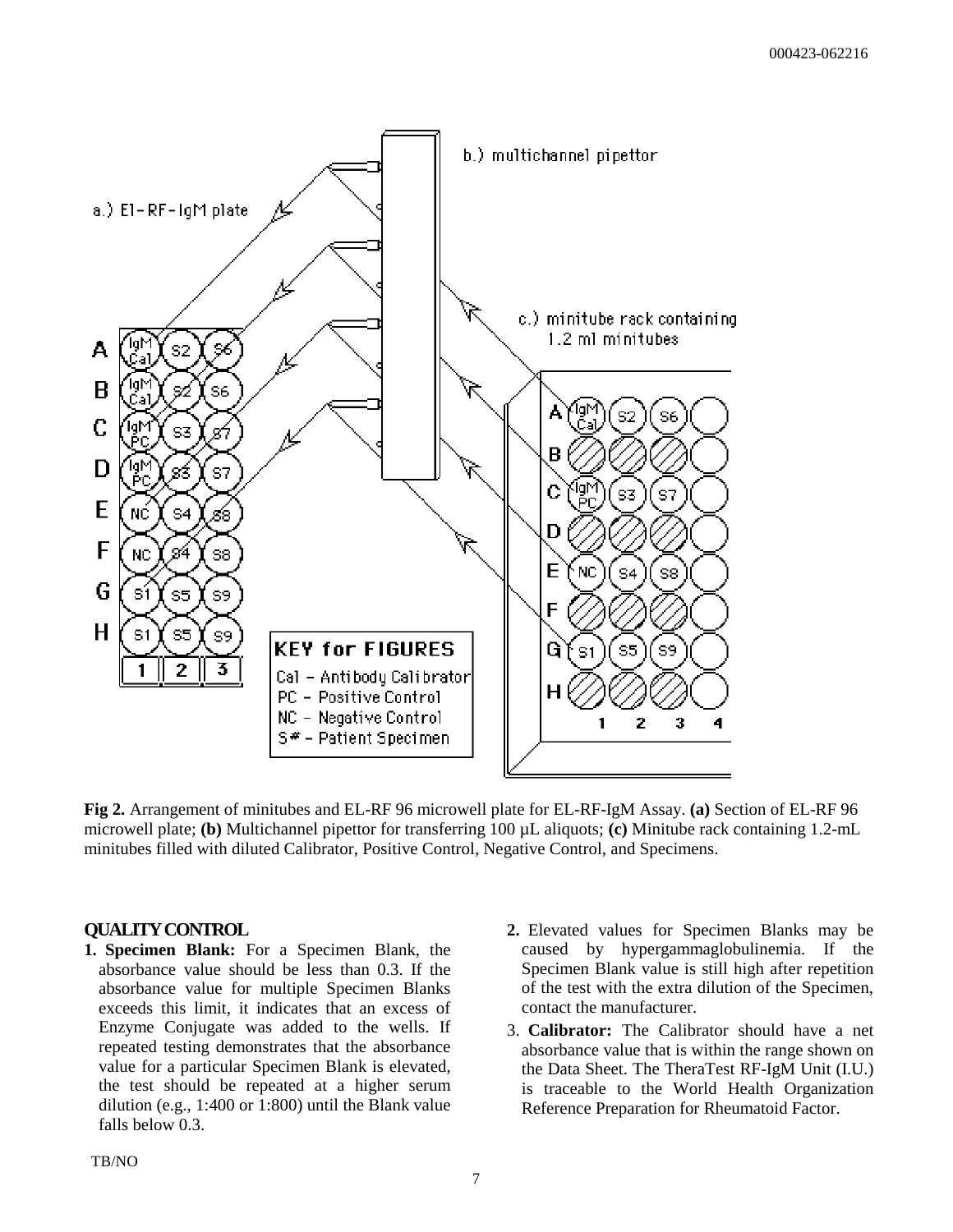4. **Positive and Negative Controls:** Positive and Negative Controls should be run with each test procedure. The acceptable ranges of Unit values (I.U./mL) for the Positive and Negative Controls are listed in the Data Sheet. When the results for Positive and Negative Controls are not within the specified ranges, the run must be repeated.

*Note: When a plausible explanation for an aberrant result is not apparent, the test must be repeated. If corrective action and repeated testing fail to solve the problem, contact the manufacturer.* 

5. **Patient Specimens:** If the net absorbance value for a Patient Specimen exceeds 2.0 OD, retest by further diluting the Specimen 1:10 (final, 1:2000) and repeat the test procedure. To obtain I.U./mL, use the following formula:

CF x [Net Abs.(of 10-fold diluted Specimen)]  $x$  [10] = I.U./mL in Specimen

6. **Testing of QC Samples:** It is recommended that the CDC/WHO RF-IgM Standard be tested with each lot of EL-RF-IgM™ kits. The WHO standard contains 1,000 I.U./mL of RF-IgM activity. To obtain an acceptable absorbance, dilute the Standard 1:2000 in Specimen Diluent (1X Wash Buffer) before testing it. Results of 1,000 I.U./mL  $\pm$ 25% are acceptable.

#### **RESULTS**

**A. Calculation of Results**

### **Calculating RF-IgM Net Absorbance**

The net absorbance value for each sample (i.e., Calibrator, Positive Control, Negative Control, and Specimens) is calculated by subtracting the absorbance value of the control microwell (i.e., Specimen Blank) from the absorbance value of its antigen-coated microwell in each pair.

**NOTE: Microwells in rows A, C, E and G contain antigen while microwells in rows B, D, F and H are their respective controls (i.e., the Specimen Blanks).**

#### **Example:**

- Absorbance for Sample in antigen-coated microwell  $= 1.250$
- Absorbance for Sample in control microwell = 0.250

Net Absorbance =  $1.250 - 0.250 = 1.000$ 

#### **Calculating RF-IgM Units from a One-Point Calibrator**

Determine the net absorbance values for all wells of the RF-IgM test plate (Calibrator, Controls, and Patient Specimens). The number of I.U./mL of RF-

IgM in the Calibrator is given on the Data Sheet. A Conversion Factor (**CF**) can then be determined as follows:

I.U./mL of Calibrator = Conversion Factor (**CF**) Net Abs of Calibrator

Then,

 $CF$  x Net Abs<sub>(Sample)</sub> = I.U./mL<sub>(Sample)</sub> of RF-IgM

#### **Example:**

 $Calibration = 180$  I.U./mL Net Absorbance of Calibrator = 1.2 Net Absorbance of Sample #1= 0.6

 $CF = 180 \div 1.2 = 150$ 

 $CF$  x Net Abs Sample = I.U./mL of Sample  $150 \times 0.6$  = 90 I.U./mL (Sample #1) of RF-IgM

The Conversion Factor (**CF**) **must** be calculated with **each** test procedure. If the net absorbance value for a Patient Specimen exceeds 2.0, retest by further diluting the Specimen 1:10 (final, 1:2000) and repeat the test procedure. To obtain Unit activity for the 1:2000 dilution, use the following formula:

**CF** x (Net Abs. of Sample x  $10$ ) = I.U./mL RF-IgM

#### **B. Limitations of the Procedure**

The EL-RF-IgM™ test should not be performed on grossly hemolysed, microbially contaminated, or grossly lipemic samples. Only sera have been tested. Performance with other specimen types has not been determined.

Diagnosis should not be based solely on a positive test result. All information (patient history, physical exam and other data) is essential to diagnose RA. Furthermore, a negative result does not exclude RA.

#### **EXPECTED VALUES**

Acceptable net absorbance and the given Unit value for the Calibrator as well as acceptable Unit ranges for the Positive and Negative Controls are shown on the Data Sheet enclosed with the kit.

Normal limits have been defined based on results obtained from 131 blood bank donors; the upper limit of normal for RF-IgM was defined as 25 I.U./mL (95 percentile). Expected values for positive Patient Specimens are included in the Data Sheet. For example, the values for 34 RA patients ranged from 5 to 5700 I.U./mL.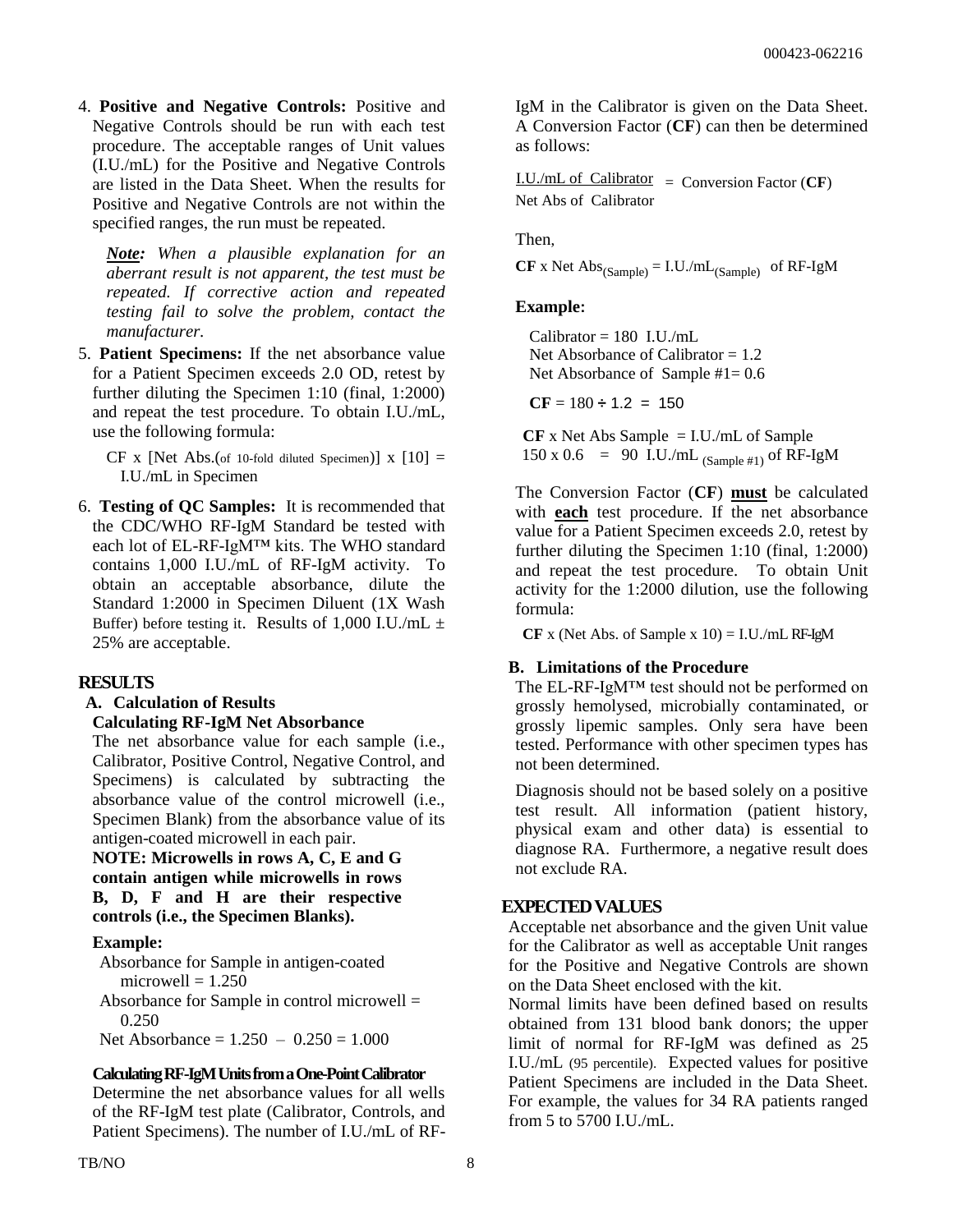#### **GUIDE TO INTERPRETATION**

Elevated serum levels of RF-IgM are present frequently in patients with RA. Nevertheless, abnormal values of RF-IgM are also prevalent in the aged population (10-15%) and have been detected in a number of other disorders with prevalence values as follows: juvenile polyarticular RA (60-75%), Sjögren's syndrome (55-95%), cryoglobulinemia (40-100%), viral infection (15- 65%), leprosy (5-60%), MCTD (15-60%), subacute bacterial endocarditis (25-50%), systemic lupus erythematosus (15-35%), silicosis (30-50%), interstitial pulmonary fibrosis (10-50%), hepatitis (15-40%), sarcoidosis (3-33%), polymyalgia rheumatica (5-10%), asbestosis (30%), and syphilis  $(0-15\%)$ .

#### **PERFORMANCE DATA**

**A. Accuracy:** RF-IgM values from EL-RF-IgM™ tests were compared to values from a commercially available nephelometric test. Thirty-four RA and 31 normals were tested. Table 1A shows the number of individual positive and negative tests by each method whereas Table 1B shows the calculated sensitivities and specificities. The RF-IgM values obtained by the two methods for RA samples were plotted and linear regression analysis yielded:

 $y = 2.6x - 175.3$  where  $r = 0.90$ .

**Table 1A. Comparison of positive and negative results for sera tested simultaneously by EL-RF-IgM tests and by a nephelometric method**.

|                     |          | EL-RF-IgM kit |          |
|---------------------|----------|---------------|----------|
|                     |          | Positive      | Negative |
|                     | Positive | 30            |          |
| <b>Nephelometry</b> | Negative |               | 34       |

|  | Table 1B. Sensitivity and specificity of the EL- |  |  |  |
|--|--------------------------------------------------|--|--|--|
|  | RF-IgM test versus a nephelometric method        |  |  |  |

|                    | EL-RF-IgM Kit    | <b>Nephelometry</b> |  |
|--------------------|------------------|---------------------|--|
| <b>Sensitivity</b> | $30/(30+4)=88\%$ | $29/(29+5)=85%$     |  |
| <b>Specificity</b> | $30/(30+1)=96\%$ | $30/(30+1)=96\%$    |  |

**B. Precision:** Within-run precision was performed with Specimens that were known to contain one of three different levels of RF-IgM reactivity. Serum samples were tested repeatedly in a single run  $(n =$ 10) yielding coefficients of variation less than 10%. Between-run precision was determined by assaying a Specimen containing RF-IgM in 12 separate runs (plates); the coefficient of variation was less than 10%.

**C. Test Specificity:** Test specificity of the TheraTest EL-RF-IgM test system was determined by inhibiting autoantibody binding with soluble rabbit or human IgG. The Calibrator was incubated with IgG and the mixture was subsequently incubated with antigen-coated wells. Over 80% of the absorbance was inhibited, indicating that the autoantibody identified was indeed directed against IgG.

#### **REFERENCES**

- 1. Carson, DA RF, in: *Textbook of Rheumatology*, Kelley, Harris, Ruddy and Sledge (eds.), Second Edition, pp. 665-679; 1985.
- 2. Karsh J., SP Halbert, E Klima, and AD Steinberg. 1980. Quantitative determination of rheumatoid factor by an enzyme-labeled immunoassay. *J. Immunol. Methods 32*:115-126.
- 3. Goddard DH and ME Moore. 1988. Common tests for rheumatoid factors: poorly standardized but ubiquitous. *Arthritis Rheum 31*:432-435.
- 4. Bampton JL, TE Cawston, MV Kyle, and BL Hazleman. 1985. Measurement of rheumatoid factors by an enzyme-linked immunosorbent assay (ELISA) and comparison with other methods. *Ann. Rheum. Dis. 44*:13-19.
- 5. Karsh J., SP Halbert, E Klima, and AD Steinberg. 1980. Quantitative determination of rheumatoid factor by an enzyme-labeled immunoassay. *J. Immunol. Methods 32*:115-126.
- 6. Shmerling RH and TL Delbanco. 1991. The rheumatoid factor: an analysis of clinical utility. *Am. J. Med. 91*:528-534.
- 7. Swedler W, J Wallman, CJ Froelich, and M Teodorescu. 1997. Routine measurement of IgM, IgG, and IgA rheumatoid factors: high sensitivity, specificity, and predictive value for rheumatoid arthritis. *J. Rheumatol*. *24*:1037-1044
- 8. Garner RC. 1975. Testing of some benzidine analogues for microsomal activation to bacterial mutagens, *Cancer Lett., 1:*39-42.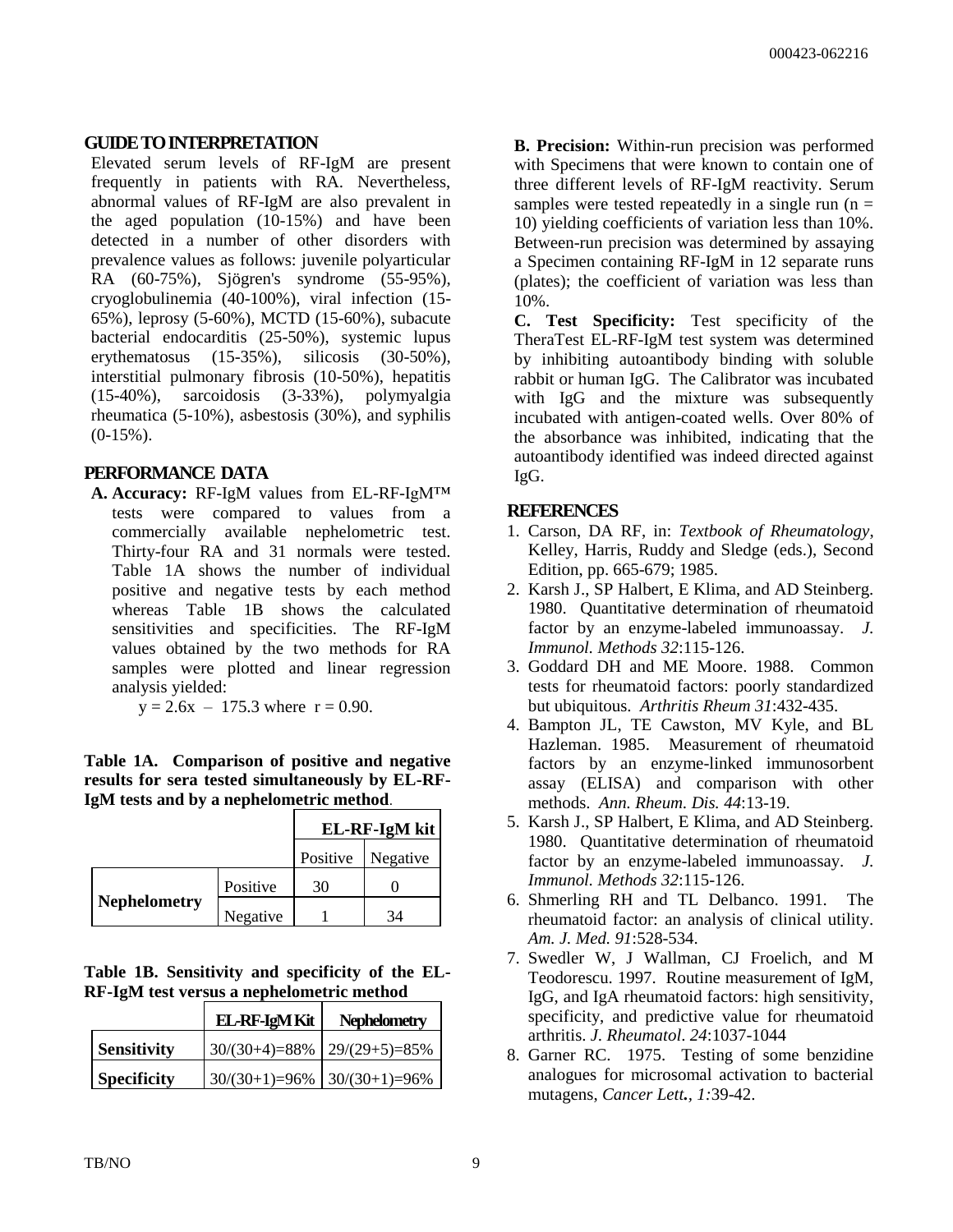| <b>TROUBLESHOOTING</b>                                                                                  |                                                                                                                                                                                                                             |                                                                                                                                                                                                                                                                                                                                                                                                                                                                                                    |
|---------------------------------------------------------------------------------------------------------|-----------------------------------------------------------------------------------------------------------------------------------------------------------------------------------------------------------------------------|----------------------------------------------------------------------------------------------------------------------------------------------------------------------------------------------------------------------------------------------------------------------------------------------------------------------------------------------------------------------------------------------------------------------------------------------------------------------------------------------------|
| Problem                                                                                                 | <b>Possible Causes</b>                                                                                                                                                                                                      | Solution(s)                                                                                                                                                                                                                                                                                                                                                                                                                                                                                        |
| OD values of Specimen<br>Blanks are $>0.3$ .                                                            | 1. Chromogen may be contaminated.                                                                                                                                                                                           | 1. Read OD of Chromogen + Stop reagent (100 $\mu$ L<br>each in a microwell); if OD >0.1, discard<br>Chromogen, use new bottle & repeat test.                                                                                                                                                                                                                                                                                                                                                       |
|                                                                                                         | 2. Improper storage or aging of<br>Specimens.                                                                                                                                                                               | 2. Check storage conditions for reagents & Specimens.                                                                                                                                                                                                                                                                                                                                                                                                                                              |
| Calibrator OD value is out<br>of range.                                                                 | 1. Incorrect incubation temperature or<br>timing.                                                                                                                                                                           | 1. Check that temperature was correct. Check that time<br>was correct. See "Poor Precision" (below) No. 2-4.<br>Repeat test.                                                                                                                                                                                                                                                                                                                                                                       |
|                                                                                                         | 2. Calibrator not properly mixed.                                                                                                                                                                                           | 2. Mix all reagents before use.                                                                                                                                                                                                                                                                                                                                                                                                                                                                    |
|                                                                                                         | 3. Improper dilution.                                                                                                                                                                                                       | 3. Repeat test with attention to dilutions.                                                                                                                                                                                                                                                                                                                                                                                                                                                        |
|                                                                                                         | 4. Wavelength of filter incorrect.                                                                                                                                                                                          | 4. Change filter to $450 \pm 5$ nm.                                                                                                                                                                                                                                                                                                                                                                                                                                                                |
|                                                                                                         | 5. Contamination of Calibrator in well.                                                                                                                                                                                     | 5. Repeat test; pipette carefully.                                                                                                                                                                                                                                                                                                                                                                                                                                                                 |
|                                                                                                         | 6. Calibrator Blank OD > 0.3.                                                                                                                                                                                               | 6.a) an excess volume of Conjugate was added to the<br>Calibrator Blank well.                                                                                                                                                                                                                                                                                                                                                                                                                      |
|                                                                                                         |                                                                                                                                                                                                                             | b) the incubation time was too long.                                                                                                                                                                                                                                                                                                                                                                                                                                                               |
|                                                                                                         |                                                                                                                                                                                                                             | c) insufficient washing.                                                                                                                                                                                                                                                                                                                                                                                                                                                                           |
|                                                                                                         |                                                                                                                                                                                                                             | d) a damaged or dirty well.                                                                                                                                                                                                                                                                                                                                                                                                                                                                        |
|                                                                                                         |                                                                                                                                                                                                                             | e) Chromogen is contaminated, replace.                                                                                                                                                                                                                                                                                                                                                                                                                                                             |
| OD value for Calibrator<br>&/or Unit Value for Positive<br>Control (PC) show sudden<br>downward shifts. | A sudden downward shift suggests:<br>1. improper filter selection for ELISA<br>reader.<br>2. a reduced volume or improper dilution<br>of sample or one of the reagents.<br>3. a lower than usual incubation<br>temperature. | 1. Change filter to 450 nm for ELISA reader; reread<br>plate if time elapsed since development is <30 min.<br>2. Review sample & reagent volumes used for the test;<br>make corrections, if needed, and rerun test.<br>3. Check that room temperature (RT) was between 18°<br>& 25°C, and that reagents were warmed to RT.                                                                                                                                                                         |
|                                                                                                         | 4. a shortened incubation time.                                                                                                                                                                                             | 4. Assure that the timer functions properly and that<br>timed interval settings are correct.                                                                                                                                                                                                                                                                                                                                                                                                       |
|                                                                                                         | 5. poor quality water for 1X Wash<br>Buffer preparation.                                                                                                                                                                    | 5. Use bottled purified water for irrigation, USP.<br><b>Note:</b> For errors other than wrong filter, repeat the test.                                                                                                                                                                                                                                                                                                                                                                            |
| OD values for Calibrator<br>and Unit values for PC show<br>downward trends.                             | A downward trend on either or both sets<br>of values suggests possible reagent<br>decay (antigen-coated wells, Calibrator,<br>PC, Conjugate, and/or Substrate).                                                             | Assure that microwells and reagents are properly stored<br>at $2^{\circ}$ - $8^{\circ}$ C (i.e. improperly closed pouches, loose caps,<br>etc.). Check empty microwells for condensate and if<br>present, contact manufacturer. Consider decay of<br>Calibrator or PC if only one reagent shows downward<br>trend. If OD and Unit values are within acceptable<br>ranges for Calibrator and PC, accept test results. Use<br>new reagent(s) and repeat the test if a reagent error is<br>suspected. |
|                                                                                                         |                                                                                                                                                                                                                             |                                                                                                                                                                                                                                                                                                                                                                                                                                                                                                    |
|                                                                                                         |                                                                                                                                                                                                                             |                                                                                                                                                                                                                                                                                                                                                                                                                                                                                                    |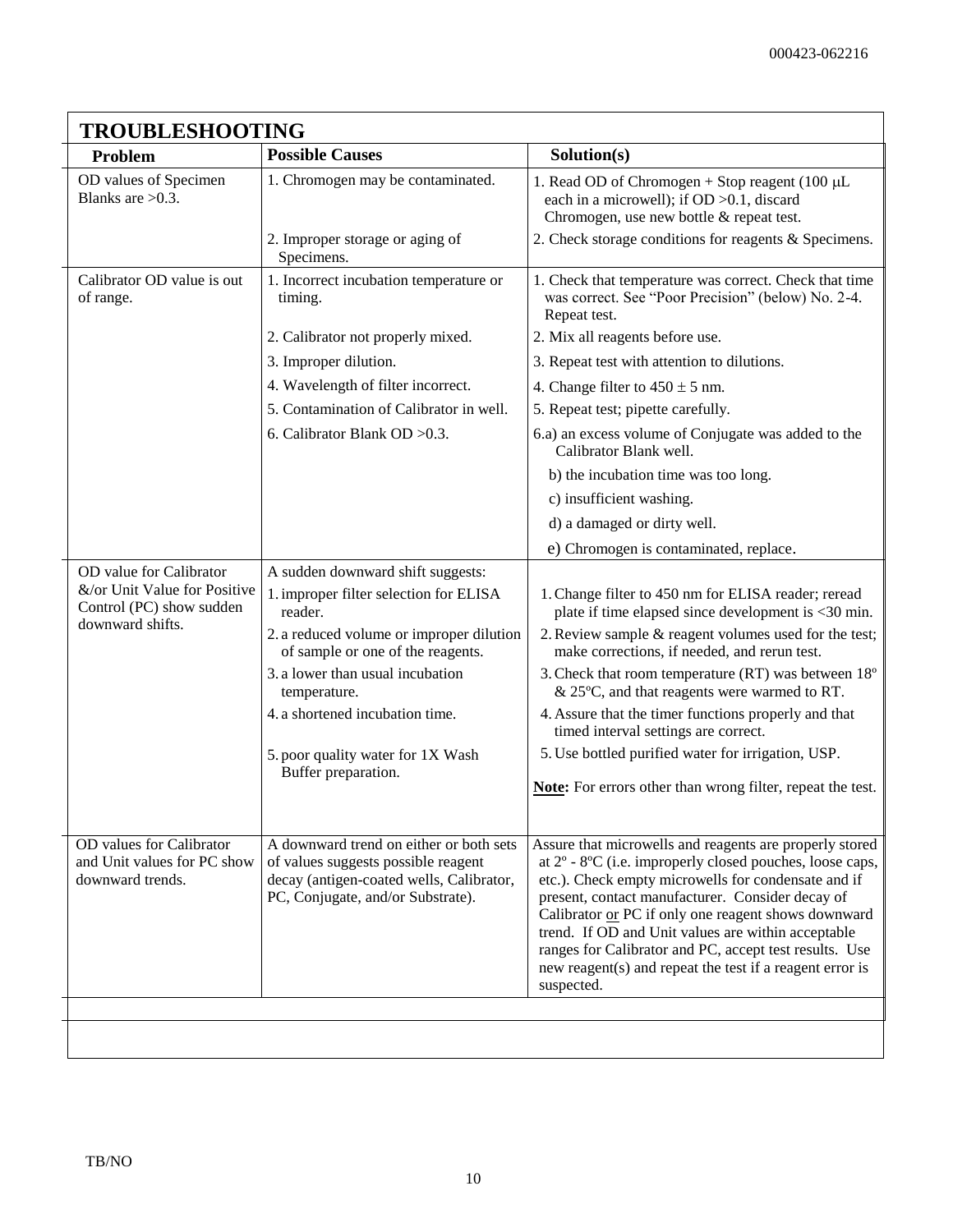### **TROUBLESHOOTING (CONT'D)**

| Problem                                                                             | <b>Possible Causes</b>                                                                                                                                        | Solution(s)                                                                                                                                                                                                                                                                    |
|-------------------------------------------------------------------------------------|---------------------------------------------------------------------------------------------------------------------------------------------------------------|--------------------------------------------------------------------------------------------------------------------------------------------------------------------------------------------------------------------------------------------------------------------------------|
|                                                                                     |                                                                                                                                                               |                                                                                                                                                                                                                                                                                |
| OD values for Calibrator<br>and/or Unit values for PC<br>show sudden upward shifts. | A sudden upward shift suggests:<br>1. an increased volume of the sample or<br>one of the reagents.                                                            | 1. Review sample and reagent volumes used for the<br>test; make corrections, if needed, and rerun test.                                                                                                                                                                        |
|                                                                                     | 2. a greater than usual incubation<br>temperature.                                                                                                            | 2. Check that Room Temperature (RT) is in the 18 <sup>°</sup><br>to 25° range; adjust if necessary.                                                                                                                                                                            |
|                                                                                     | 3. a lengthened incubation time.                                                                                                                              | 3. Assure that the timer functions properly and that<br>timed interval settings are correct.                                                                                                                                                                                   |
|                                                                                     | 4. improper mixing of reagents.                                                                                                                               | 4. Mix all reagents before use.                                                                                                                                                                                                                                                |
|                                                                                     | 5. contamination of the well with<br>Conjugate.                                                                                                               | 5. Repeat the test; pipette carefully.                                                                                                                                                                                                                                         |
| Positive and/or Negative<br>Control Unit values are out                             | 1. Incorrect temperature or timing for<br>incubation.                                                                                                         | 1. Check incubation temperature and timing. If<br>error occurred, correct problem & rerun test.                                                                                                                                                                                |
| of range.                                                                           | 2. Incorrect volumes of reagents<br>pipetted.                                                                                                                 | 2. Assess accuracy/precision of pipettes and assure<br>correct volumes were delivered. If error, rerun<br>test.                                                                                                                                                                |
|                                                                                     | 3. Reagents were not properly mixed.                                                                                                                          | 3. Mix all reagents before use.                                                                                                                                                                                                                                                |
|                                                                                     | 4. Cross-contamination of Controls.                                                                                                                           | 4. Pipette carefully, changing tips for each reagent.                                                                                                                                                                                                                          |
|                                                                                     | 5. Optical pathway not clean.                                                                                                                                 | 5. Check for moisture, dirt, or air bubbles in or on<br>wells. Tap plate, wipe bottom and reread.                                                                                                                                                                              |
| No color development.                                                               | 1. One or more reagents not added, or<br>added in wrong sequence.                                                                                             | 1. Recheck procedure. Be sure Stop Reagent is<br>added last. Check for unused reagent(s).                                                                                                                                                                                      |
|                                                                                     | 2. Antigen coated wells are inactive.                                                                                                                         | 2. Check for obvious moisture in unused wells $-$ an<br>indicator of condensate from opening a cold<br>pouch. Use microwells from a new pouch and                                                                                                                              |
|                                                                                     | 3. Improper dilution of Wash Buffer<br>concentrate.                                                                                                           | repeat test.<br>3. Prepare new 1X Wash Buffer and repeat test.<br>Do not confuse Stop Reagent with Wash Buffer<br>Concentrate (similar bottles) when preparing 1X<br>Wash Buffer. Use of diluted Stop Reagent in<br>place of 1X Wash Buffer will destroy color<br>development. |
|                                                                                     |                                                                                                                                                               | <b>Note:</b> Repeat tests on Calibrator and Controls first<br>for a check on good performance after changes<br>Contact manufacturer if trouble persists.                                                                                                                       |
| All test results are yellow.                                                        | 1. One or more reagents may be con-<br>taminated; focus first on Chromogen.<br>2. Contaminated buffers and reagents.                                          | 1. Check absorbance of 100µL unused Chromogen<br>+ 100µL Stop Reagent; discard if absorbance<br>$>0.1$ .                                                                                                                                                                       |
|                                                                                     |                                                                                                                                                               | 2. Check all solutions for turbidity. Discard turbid                                                                                                                                                                                                                           |
|                                                                                     | 3. Wash Buffer (1X) contaminated or<br>improper washing due to crystal for-<br>mation in the 10X Wash Buffer conc.<br>4. Improper dilution of serum/Controls. | reagents and repeat test with new reagents.<br>3. Use clean container. Check quality of water<br>used to prepare buffer; check for crystal<br>formation in the Wash Buffer concentrate<br>(dissolve crystals before preparing 1X Wash                                          |
|                                                                                     |                                                                                                                                                               | Buffer).<br>4. Check by measuring residual volume of diluted<br>Specimen. Remember that dilutions of Controls<br>and Specimens are $5 \mu L + 195 \mu L$ . Make                                                                                                                |
|                                                                                     |                                                                                                                                                               | corrections and repeat test.                                                                                                                                                                                                                                                   |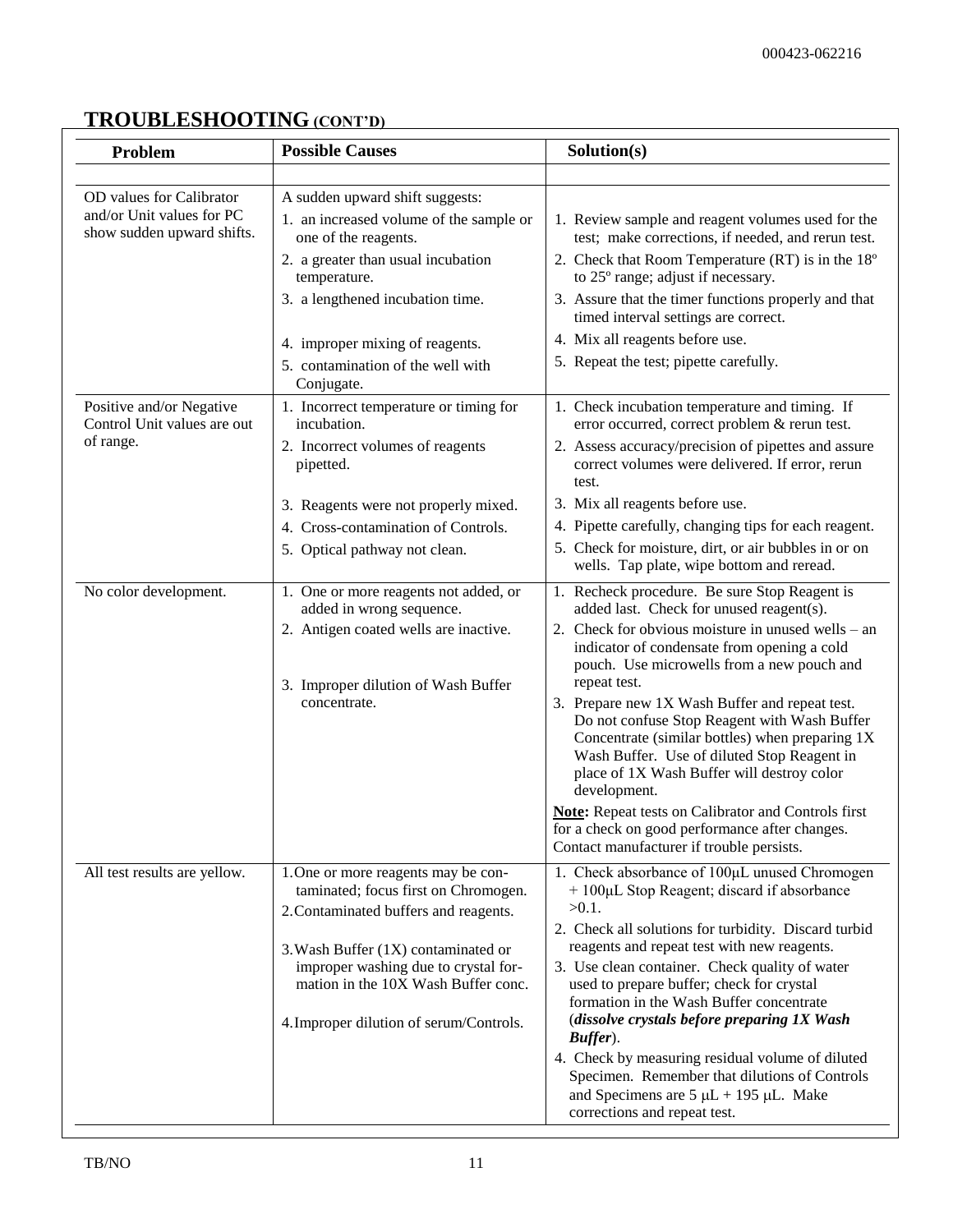| <b>Problem</b> | <b>Possible Causes</b>                                                                                     | Solution(s)                                                                                                                                                                                                                                 |
|----------------|------------------------------------------------------------------------------------------------------------|---------------------------------------------------------------------------------------------------------------------------------------------------------------------------------------------------------------------------------------------|
| Poor precision | 1. Pipettor delivery CV greater than 5%<br>or samples not added slowly.                                    | 1. Check calibration of pipettor. Use reproducible<br>technique.                                                                                                                                                                            |
|                | 2. Serum or reagents not mixed<br>sufficiently; reagents not at RT prior<br>to addition.                   | 2. Mix all reagents gently but thoroughly and<br>equilibrate to RT.                                                                                                                                                                         |
|                | 3. Reagent addition taking too long;<br>inconsistency in timing intervals; air<br>bubbles in pipette tips. | 3. Develop consistent uniform technique and avoid<br>splashing; use multi-tip device or autodispenser to<br>decrease reagent delivery time.                                                                                                 |
|                | 4. Air currents blowing over plate<br>during incubations.                                                  | 4. Cover plate or place plate in chamber.                                                                                                                                                                                                   |
|                | 5. Optical pathway not clean.                                                                              | 5. Wipe bottom of plate with soft tissue. Check<br>instrument light source and detector for dirt.                                                                                                                                           |
|                | 6. Instrument not equilibrated before<br>readings were taken.                                              | 6. Check instrument warm-up procedure.                                                                                                                                                                                                      |
|                | 7. Washing not consistent; trapped<br>bubbles; liquid left in wells at end of<br>wash cycle.               | 7. Use only acceptable washing devices. Lengthen<br>timing delay on automated washing devices.<br>Check that all wells are filled and aspirated<br>uniformly. Dispense 1X Wash Buffer above level<br>of reagents previously added to wells. |
|                | 8. Improper pipetting.                                                                                     | 8. Avoid air bubbles in pipette tips. Develop<br>consistent pipetting technique.                                                                                                                                                            |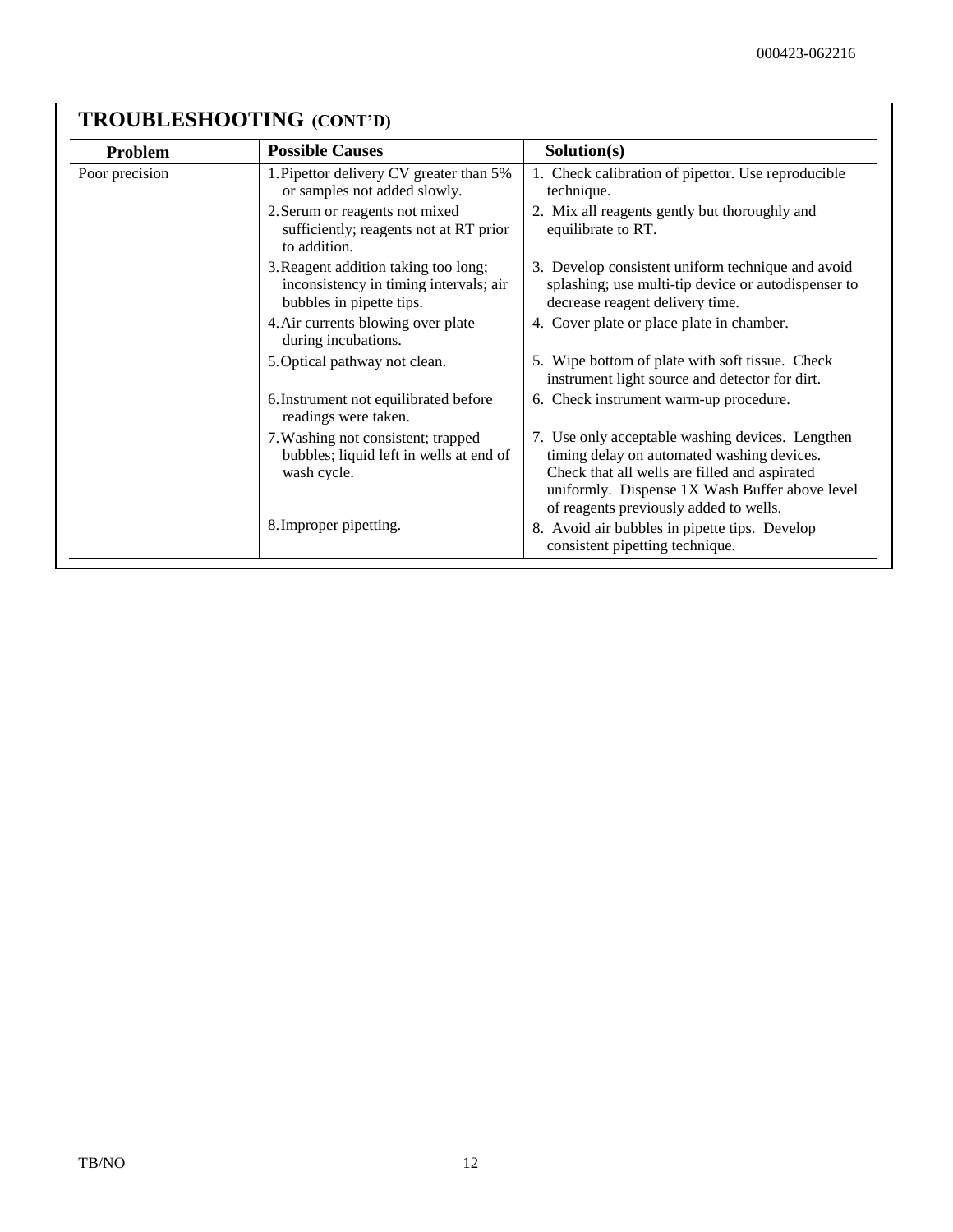## **Abbreviated Test Procedure EL-RF-IgM**

- **1. Dilute Calibrator, Positive Control, Negative Control, and Specimens as required for IgM assays(1:200).**
	- **a) Add 995 L (1 mL) of 1X Wash Buffer (Specimen Diluent) to minitubes in**  rows A, C, E, and G (No. of minitubes filled  $= 3 + No$ . of Patient **Specimens).**
	- **b) Add 5 L each of Calibrator and Positive Control to the appropriate dilution minitubes: Cal (A1), PC (C1).**
	- **c) Add 5 L of the Negative Control to the dilution minitube (E1).**
	- **d) Add 5 L of each Patient Specimen to appropriate minitubes: S1 into (G1), S2 into (A2), S3 into (C2), S4 into (E2), S5 into (G2), etc.**
	- **e) Mix all dilution minitube contents well.**
- **2. Transfer 100 L of diluted Calibrator, Positive Control, Negative Control and Specimen #1 from the minitubes in Tube Rack Column 1 into the designated paired wells (antigen-coated and Blank wells) of the Plate, Column 1 (Refer to Fig 2.).**
- **3. Transfer 100 L of Specimens #2, #3, #4, and #5 from the minitubes in Tube Rack Column 2 into the designated paired wells (antigen-coated and Blank wells) of the Plate, Column 2 (Refer to Fig 2.). Continue transfers until all diluted Specimens are transferred.**
- **4. Incubate the plate for**  $30\pm5$  **minutes at room temperature (18<sup>°</sup> 25<sup>°</sup>C).**
- **5. Wash the wells three times with 1X Wash Buffer.**
- **6. Add 100 L of the Enzyme Conjugate to each of the sample wells (Calibrator, PC, NC, and Patient Specimen wells).**
- **7. Incubate the plate for 30 (** $\pm$ **5) minutes at room temperature (18** $\degree$  **25** $\degree$ **C).**
- **8. Wash the wells three times with 1X Wash Buffer.**
- **9. Add 100 L Chromogen to each well.**
- **10.** Incubate plate for  $15 \div 1$  minutes at room temperature  $(18^{\circ} \cdot 25^{\circ} \text{C})$ .
- **11. Add 100 L Stop Reagent to each well.**
- **12. Read the absorbance at 450 nm, reference 620-690 nm, within 30 minutes.**